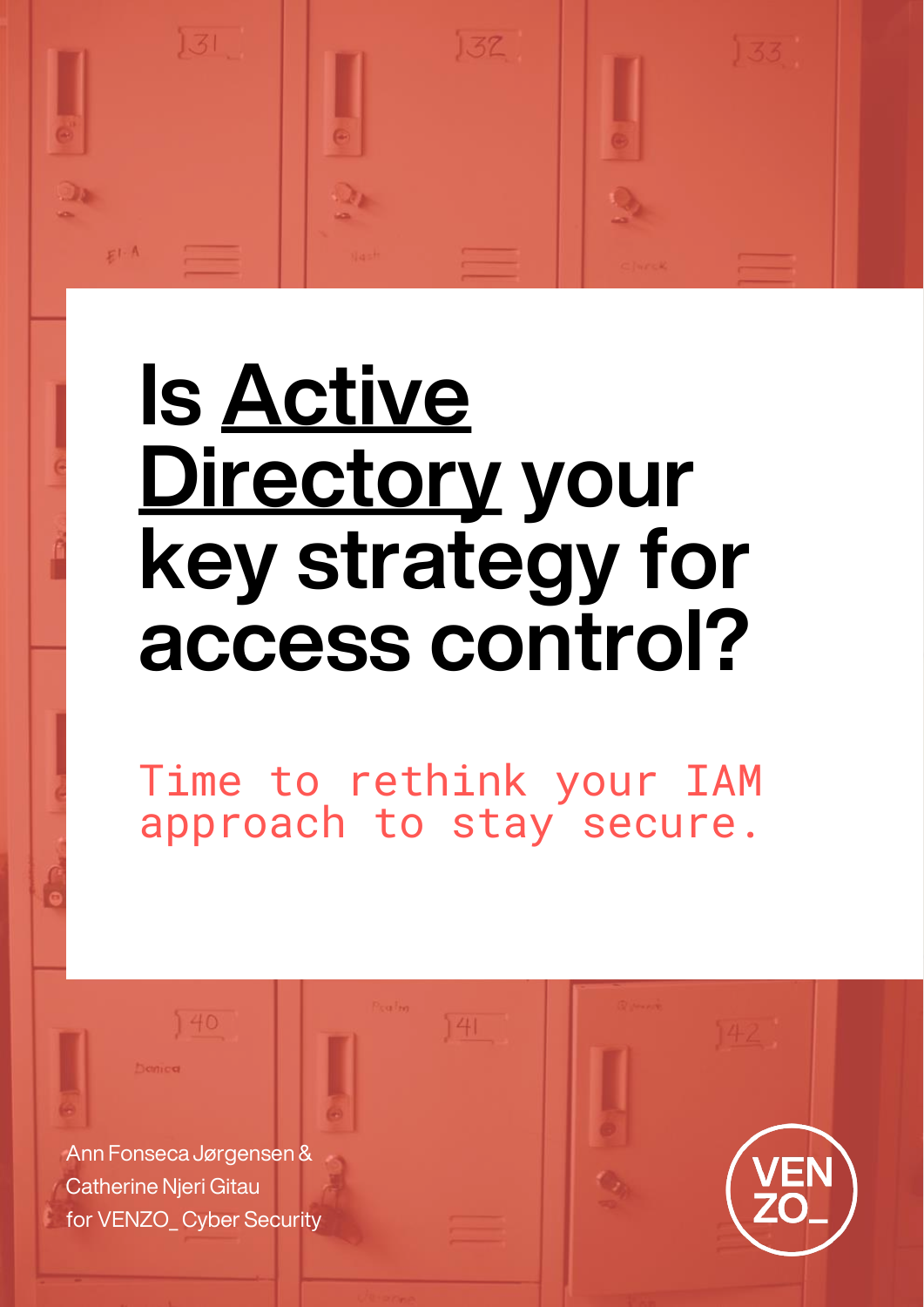## **Is Active Directory your key strategy for access control?**

Time to rethink your IAM approach to stay secure.

Have you checked out the new version 8 of the [CIS Controls?](https://www.cisecurity.org/controls/cis-controls-list/) Identity & Access Management (IAM) disciplines are moving up in the world, covering the 5th and 6th spot of the most important safeguards in the framework (Account Management and Access Control Management).

Of course, this is not news to us. Even so, we regularly hear variations of the phrase "I've got total control of my users & accesses – I have Active Directory". Ouch! Active Directory is a fantastic access management tool, but that is only one out of many IAM disciplines.

**Active Directory is** a fantastic access management tool, but that is only one out of many IAM disciplines. Used as a standalone, you are leaving yourself open to attacks on multiple fronts!

Statistically, we know that compromise happens. In 2020, 86% of all organizations were affected by a successful cyberattack in some way or other (Cyber-Edge 2021 Cyberthreat Defense Report, so it's a question of reducing the likelihood & impact of an attack: Reducing your attack surface, reducing the chance an attacker has to compromise the important stuff (such as privilege accounts), and reducing what an attacker can even do with a compromised user.

Not convinced? Here are some of the main areas where you are missing out, if you are not supplementing your Active Directory strategy with other IAM disciplines, such as IGA & PAM.

### **Identity & Access Management (IAM)**

A framework of policies and technology that authenticate, authorize and govern identities and their access to applications, data and platforms. It is the discipline of ensuring that the right people have the right access – for the right reasons.

#### **Access Management (AM)**

Centralizing authentication and enforcing authorization of users before they can gain access to resources. For example, through Active Directory.

#### **Identity Governance & Administration (IGA)**

Governance ensuring that access is granted according to business policies and throughout the user lifecycle.

#### **Privileged Access Management (PAM)**

Controlling and monitoring access to highly privileged accounts, applications and system assets.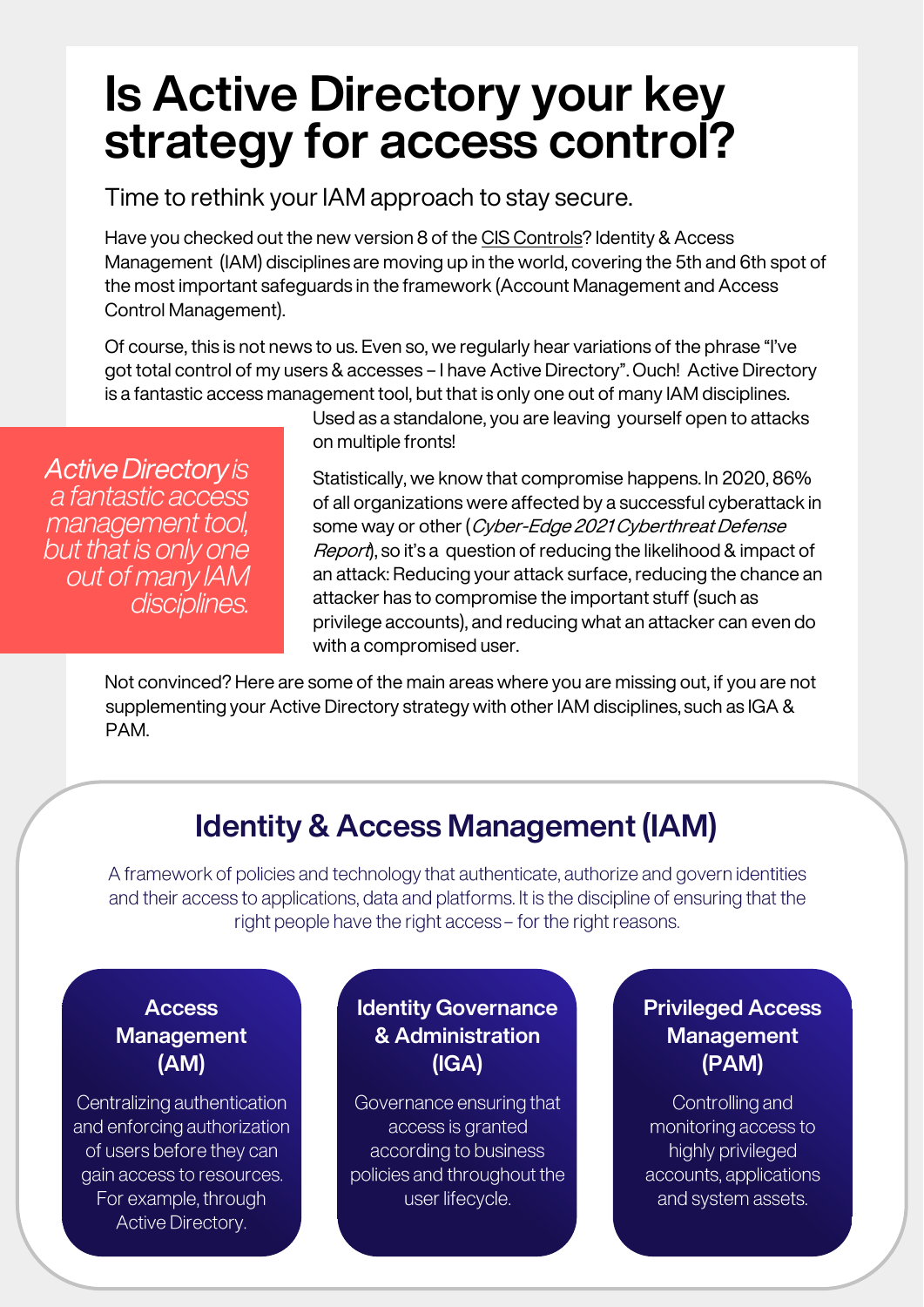# **Getting Visibility**

If you are relying on Active Directory as your singular IAM strategy, how do you manage visibility of users and their accesses? Where and how are your AD security groups used on target systems? Do they give access to what you expect, or are they perhaps used elsewhere? Are any accesses given directly on the target system, and thereby not visible in the security group?

Without visibility, you cannot be sure you are in control of who has access to what. Active Directory is a fantastic tool to centralize access management, but for some high-criticality or high-compliance systems, you might be better off avoiding this layer of obscurity, or at least adding direct visibility. With PAM and IGA tools, you can make direct connections to the target system and obtain true visibility of the access landscape.

# **Lifecycle Governance**

While Active Directory is good for managing and issuing access to basic systems within a Windows network, it falls short when it comes to governing the entire lifecycle of user and device accesses.

Most importantly, it lacks audit and reporting features which are a vital component to comply with regulatory requirements, e.g. GDPR.

Additionally, because the AD is a simple directory, it has no way of

**GDPR** includes requirements to control and prove access to personal data, as well as securing personal data to an appropriate level.

differentiating between distinct categories of users, for example internal users, contractors, or vendors. For this reason, contractors and vendors are treated with the same trust given to internal users, which can be a security issue.

Governance of users includes reacting to the lifecycle of the user, e.g. when they leave the organization.

There is no way of automatically notifying administrators or reacting to such events in the AD, increasing the risk of unremoved accesses, which further increases the attack surface.

Ownership and visibility of non-human accounts in the AD is also very difficult to document and maintain, and it is often associated with a lot of manual work. Again, this leads to accumulation of unused accesses and accounts, also known as privilege creep, which could potentially be exploited by attackers.

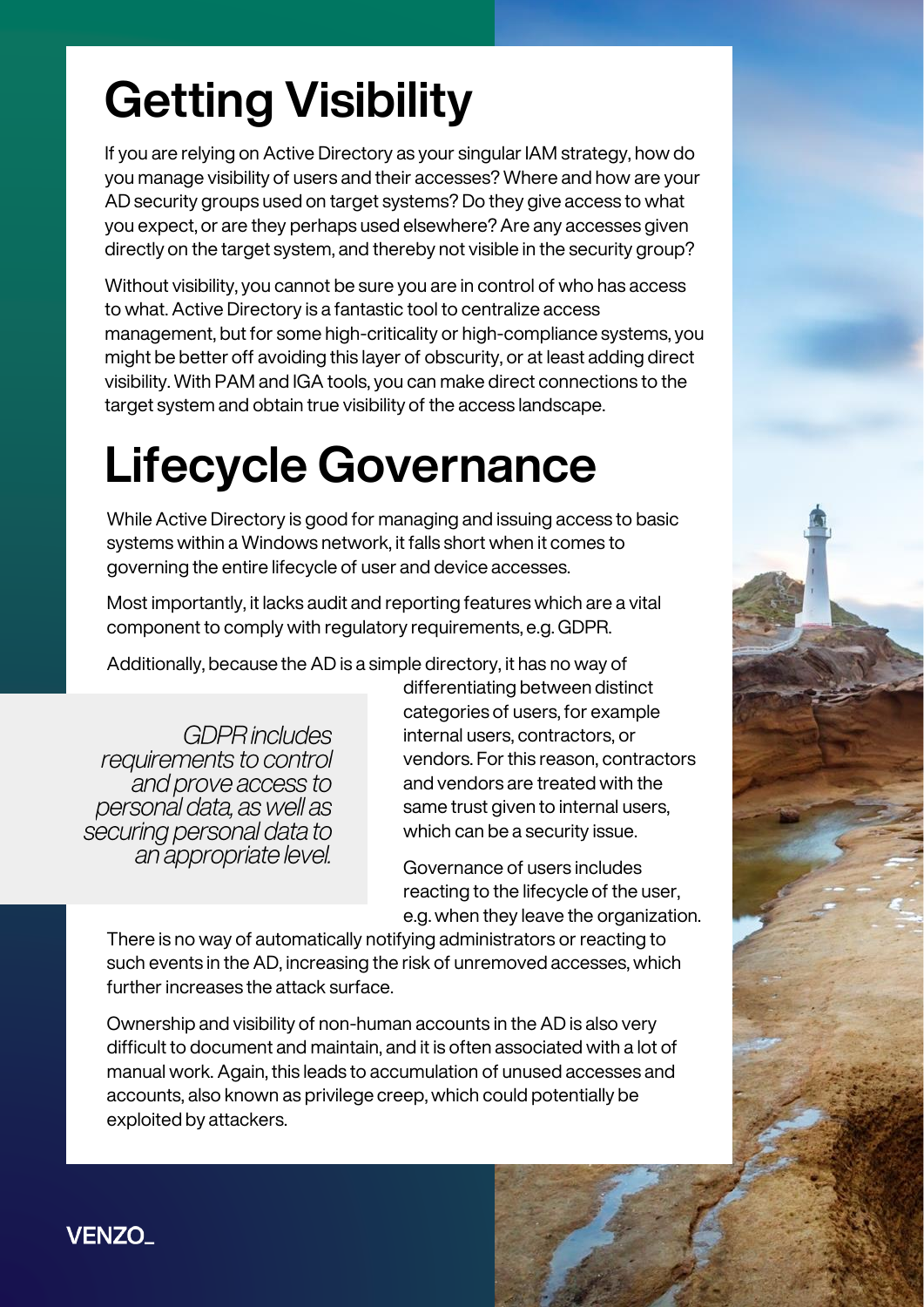## **So how do IGA tools approach governance?**

#### **Access authorization:**

Ensuring that business owners have control of approving or revoking accesses. This provides an audit trail ensuring all access is authorized, which allows IGA tools to detect unauthorized access and react on it, e.g. by removing the access or getting it authorized.

#### **Lifecycle of Identities:**

IGA tools can track users throughout their lifecycle as they join the organization, change position, go on parental leave, leave the organization, rejoin the organization, and so on. This means actions at each of these states can be automated, e.g. creating initial accounts, automating assignment of access according to business logic, disabling accounts, removing unnecessary accesses, etc. All in all, this frees up service desk & user administration time, and significantly reduces the attack surface by reducing privilege creep and unused accounts.

#### **Access Reviews:**

Periodic review of accesses is key to avoid privilege creep and maintain the principle of least privilege. With an IGA tool, such reviews can be initiated automatically and handled through self-service. Some tools can also provide data analytics to assist with reviewing the most critical accesses, simplifying and driving decisions.

#### **Insights and reporting:**

IGA tools provide auditing features which include reports and dashboards that give timely insights to the business. These data are often required for enterprises to remain in compliance with regulatory requirements in their industries.

#### **Ownership and Documentation:**

With IGA tools, you can register owners of accounts and accesses, and maintain this ownership throughout the lifecycle of the account or access. This ensures that accesses can be approved by the right people who understand the business impact, and that the purpose of an account or access is not forgotten over time.

#### **Enforcement of business policies:**

IGA tools can implement, automate and technically enforce business rules, e.g. segregation of duties.

#### **Self-service access requests:**

Many IGA tools provide a centralized interface for requesting and approving accesses, freeing up service desk & user administration time and creating that all-important authorization trail.

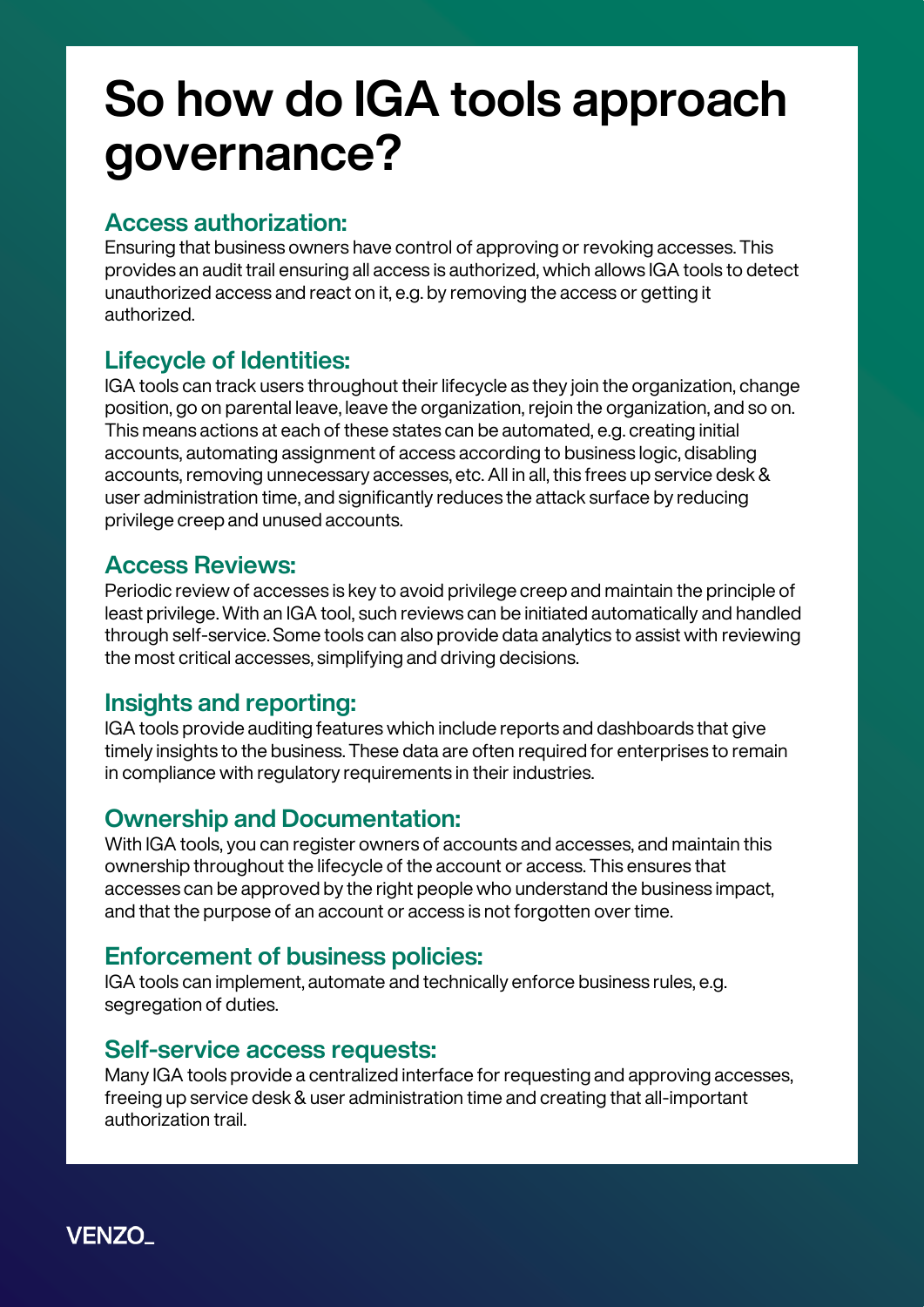## **Privileged Access Management**

How do you ensure your administrative user accounts are not compromised?

You may implement password policies & regular password changes, but if human users are to remember complex passwords, they will have to be memorizable – or worse, your users will save them somewhere on post-its or local files, vulnerable to the next data breach.

With PAM solutions you can enforce random generated passwords, store & rotate these securely for personal, shared & emergency accounts. You can even avoid sharing the passwords with the end user by controlling their authenticated sessions, as PAM tools enable isolation, monitoring, recording, and auditing of privileged access sessions and actions.

PAM solutions also allow you to reduce your attack surface by reducing your number of highly privileged accounts (e.g. domain administrators) and governing the access to these accounts.

With an efficient PAM solution, your entire operations team will not need individual access to your domain. Instead, they are pre-authorized to access the privileged shared account via the PAM solution when required for specific work, maintaining the principle of least privilege.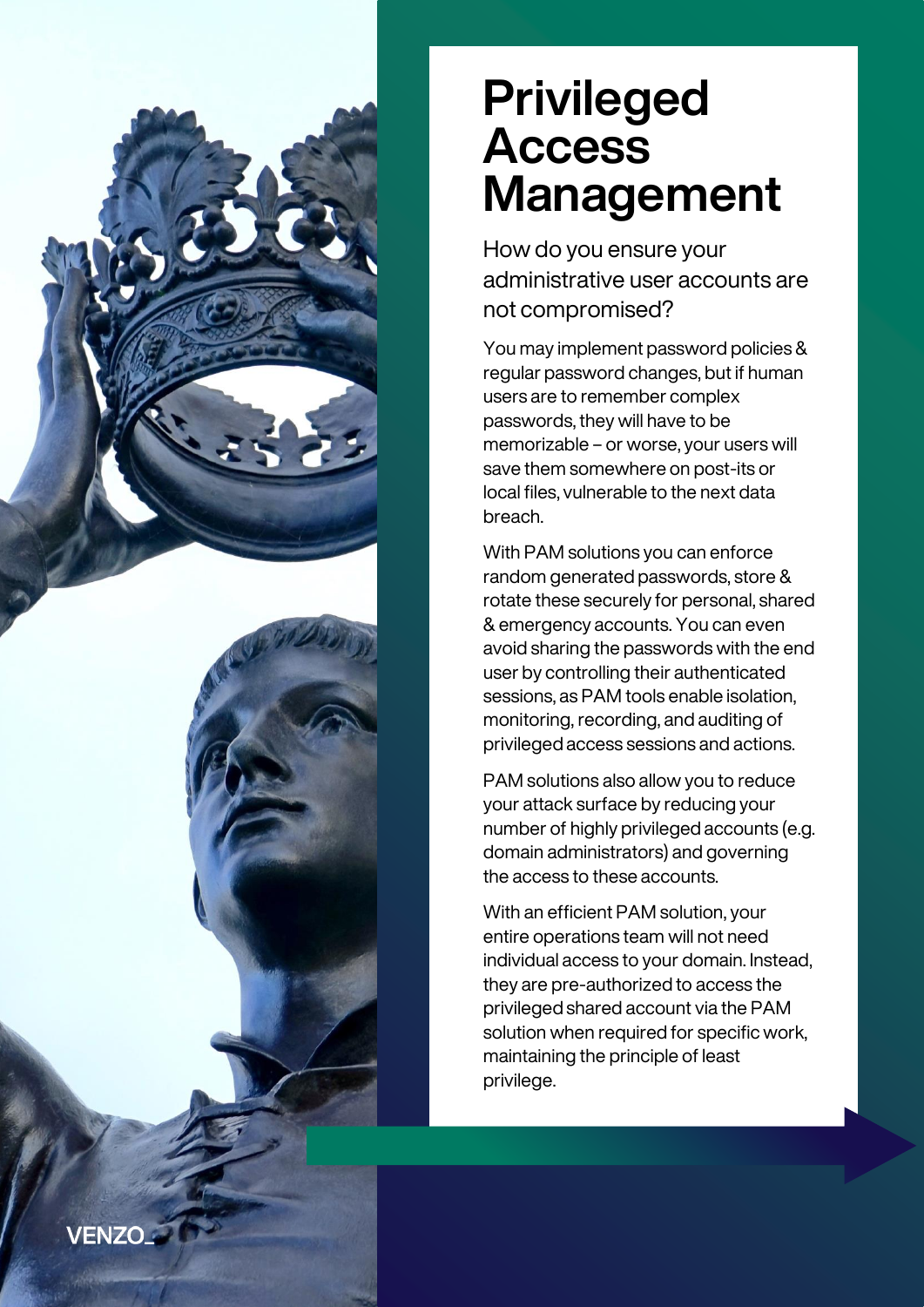## **Boost your IAM capabilities**

IGA & PAM tools are not meant to replace the AD but provide complimentary functionality to complete the whole IAM picture.

This in turn ensures that the right users have the right accesses at any given time, depending on their identity lifecycle. Having solid PAM, IGA and Access management strategies highly reduces the attack surface as personal, privileged, and non-personal accounts are continuously monitored and governed.

Overall, IGA and PAM solutions add benefits in three main areas:

- **1. Increased and enhanced operational efficiency**, which eliminates a lot of manual tasks and frees up IT for other, higher value tasks.
- **2. Enhanced security** through visibility, implementation & automation of business logic, and constant monitoring of identities (both human and non-human) and their accesses.
- **3. Raised level of compliance** to the different regulatory standards through authorization trail, audit reporting, and better business processes.



#### **Active Directory can't stand alone in today's threat landscape.**

Luckily, there's no time like the present to rethink your security strategies and start planning how to increase your security, compliance & efficiency of your organization.

So what are you waiting for?